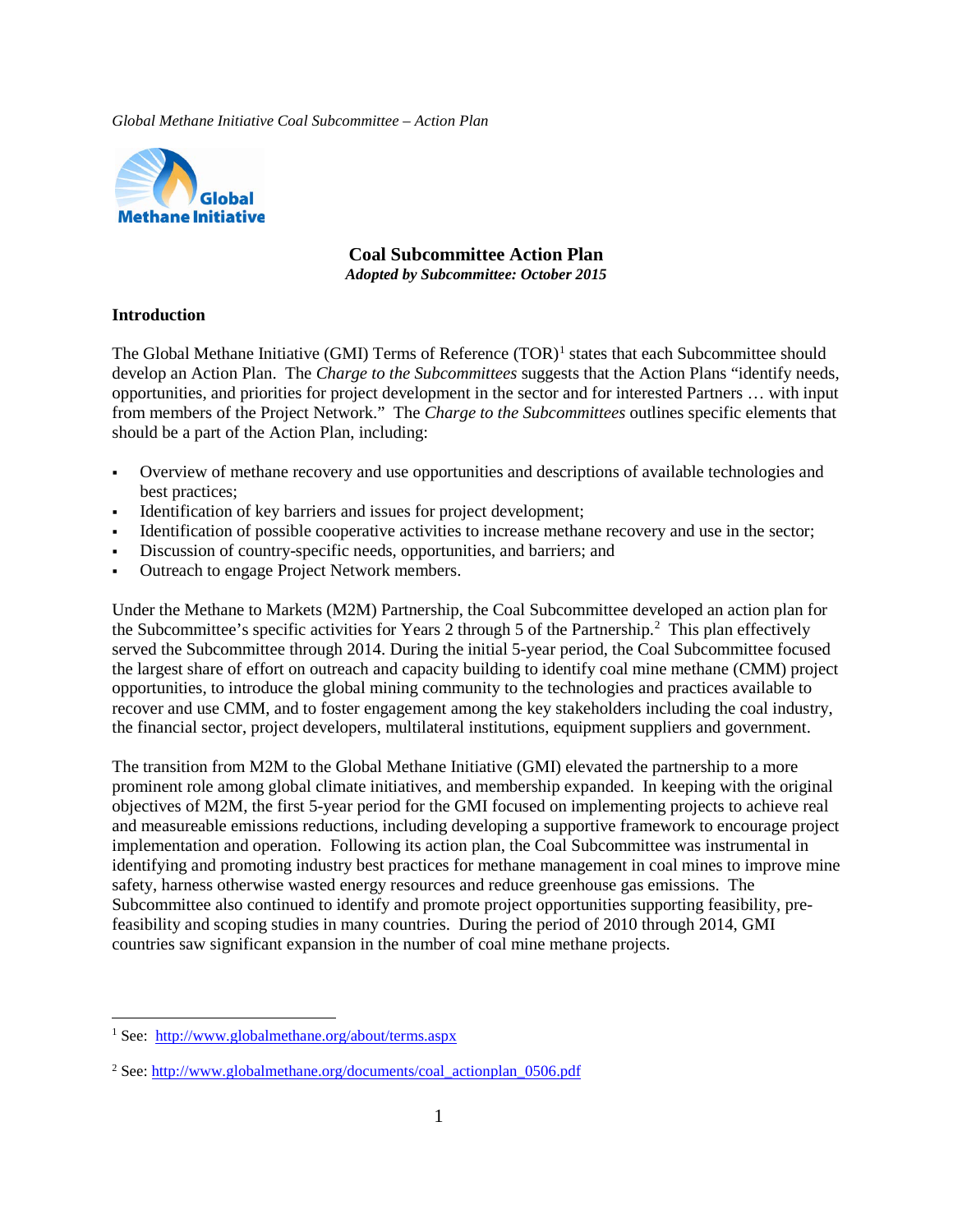The Coal Subcommittee Action Plan provides a blueprint for the important activities and priorities of the Coal Subcommittee to advance coal mine methane projects. The action plan recognizes and takes into account the work program and accomplishments to date, while also acknowledging the dynamic and rapidly changing environment encasing the global energy sector, particularly the coal industry, and also global carbon and environmental markets.

For a full list of GMI Coal Subcommittee activities and accomplishments, visit the coal section of the GMI website at *https://www.globalmethane.org/coal-mines/index.aspx.*

| Date                    | Activity                            | <b>Anticipated Participants</b> |
|-------------------------|-------------------------------------|---------------------------------|
| 5-8 October 2015        | <b>U.S. Coal Mine Methane Track</b> | Global coal industry            |
|                         |                                     |                                 |
|                         | at the International Pittsburgh     | Government officials            |
|                         | Coal Conference - Pittsburgh,       | Project Network members         |
|                         | PA, USA                             |                                 |
| 27 October 2015         | <b>GMI</b> Coal Subcommittee        | Coal Subcommittee members       |
|                         | meeting – Geneva, Switzerland       | <b>UNECE Group of Experts</b>   |
|                         |                                     | <b>UNECE</b> member states      |
|                         |                                     | <b>Project Network members</b>  |
| 28 October 2015         | <b>UNECE Group of Experts on</b>    | <b>UNECE Group of Experts</b>   |
|                         | Coal Mine Methane - Geneva,         | <b>UNECE</b> member states      |
|                         | Switzerland                         | Coal Subcommittee members       |
|                         |                                     | Project Network members         |
| $28 - 30$ March 2016    | <b>GMI Global Methane Forum and</b> | <b>GMI Steering Committee</b>   |
|                         | Coal Subcommittee Meeting -         | <b>GMI</b> Coal Subcommittee    |
|                         | Washington DC, USA                  | Project Network                 |
|                         |                                     | Climate and Clean Air Coalition |
|                         |                                     | members                         |
| Q2 2016                 | <b>GMI</b> Coal Subcommittee        | Coal Subcommittee members       |
|                         | $meeting - TBD$                     | Project Network members         |
| October / November 2016 | <b>UNECE Group of Experts on</b>    | <b>UNECE Group of Experts</b>   |
| (Provisional)           | Coal Mine Methane - Geneva,         | <b>UNECE</b> member states      |
|                         | Switzerland                         | Coal Subcommittee members       |
|                         |                                     | <b>Project Network members</b>  |

*Table 1 summarizes ongoing or planned activities (updated, July 2015).*

The Coal Subcommittee's Action Plan identifies three main types of activities:

- (1) Developing overview materials,
- (2) Identifying and addressing key barriers to project development, and
- (3) Identifying country-specific needs and opportunities.

Each of these three elements is discussed in more detail below.

Each element of this action plan incorporates cooperative activities to increase methane recovery and use in the sector as well as outreach to engage Project Network members. Through the Coal Mine Methane Subcommittee's regular meetings and contacts among Partner countries and their private sector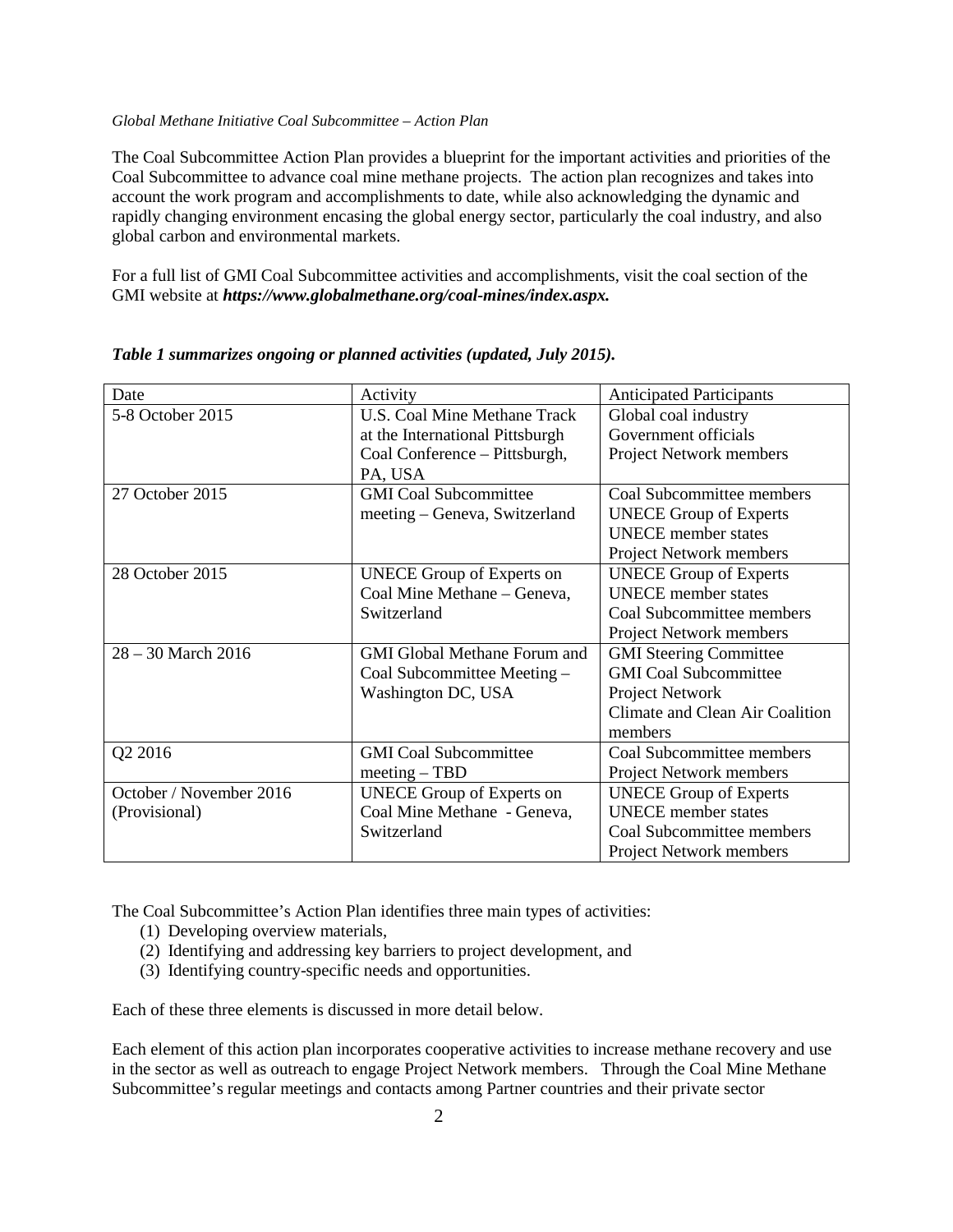counterparts through the Project Network, the Subcommittee will continue to pursue cooperative activities on a bilateral or multilateral basis that meet the identified needs and overcome key barriers to CMM project development.

Encouraging private sector organizations to join the Project Network will continue to be a vital component of the Subcommittee's activities in each of the specific areas identified above. Each country should work to establish open lines of communication with the relevant private sector parties to ensure active participation in the ongoing activities of the Partnership. In addition to private actors, nongovernmental agencies in GMI countries, regional and multilateral agencies, and international financial institutions have also played critical roles in supporting the Subcommittee's plan.

To further this objective, the GMI Administrative Support Group (ASG) developed a comprehensive Coal Subcommittee website [\(https://www.globalmethane.org/coal-mines/index.aspx\)](https://www.globalmethane.org/coal-mines/index.aspx) with portals to key websites and tools to make information accessible to all.

### **1) Development of overview materials, including recovery and use opportunities and descriptions of available technologies and best practices**

Methane is produced from underground and surface mines and as a result of post-mining activities including coal processing, storage, and transportation. Underground mines are the single largest source of coal mine methane emissions in most countries. At active underground mines, methane must be removed from underground operations for safety reasons. Large-scale ventilation systems remove the methane by moving massive quantities of methane through the mines. At some active and abandoned mines, methane is also produced from degasification systems (also known as gas drainage systems) that employ vertical and / or horizontal wells to recover methane.

There are a variety of profitable uses for coal mine methane (CMM), and the optimal use at any location depends on factors such as the quality of methane, the availability of end-use options, and project economics. The range of CMM projects includes natural gas pipeline injection, electric power production, co-firing in boilers, district heating, mine heating, coal drying, vehicle fuel, flaring, and manufacturing or industrial uses. Technologies have also emerged to oxidize the low-concentration ventilation air methane (VAM) to produce thermal energy, including regenerative thermal oxidation, which is used in commercial methane destruction operations at operating mines in three countries.

Successful CMM projects require a thorough methane resource assessment and analysis of gas liberation; effective integration of mine degasification and utilization with mining operations; and an available, accessible market for the methane. Thus, the first task for project development is to begin with an assessment of the opportunities for CMM project development.

The Subcommittee has accomplished the task of compiling country-specific information into "Coal Mine Methane Country Profiles"<sup>[3](#page-2-0)</sup> -- updated in 2015 -- as well as compiling a global database of CMM projects and project opportunities.<sup>[4](#page-2-1)</sup> These informational work products (e.g., deliverables or reports), freely available to the GMI community through the internet, are intended to provide important

<span id="page-2-0"></span><sup>&</sup>lt;sup>3</sup>" [https://www.globalmethane.org/tools-resources/coal\\_overview.aspx](https://www.globalmethane.org/tools-resources/coal_overview.aspx)

<span id="page-2-1"></span><sup>4</sup> <https://www.globalmethane.org/coal-mines/cmm>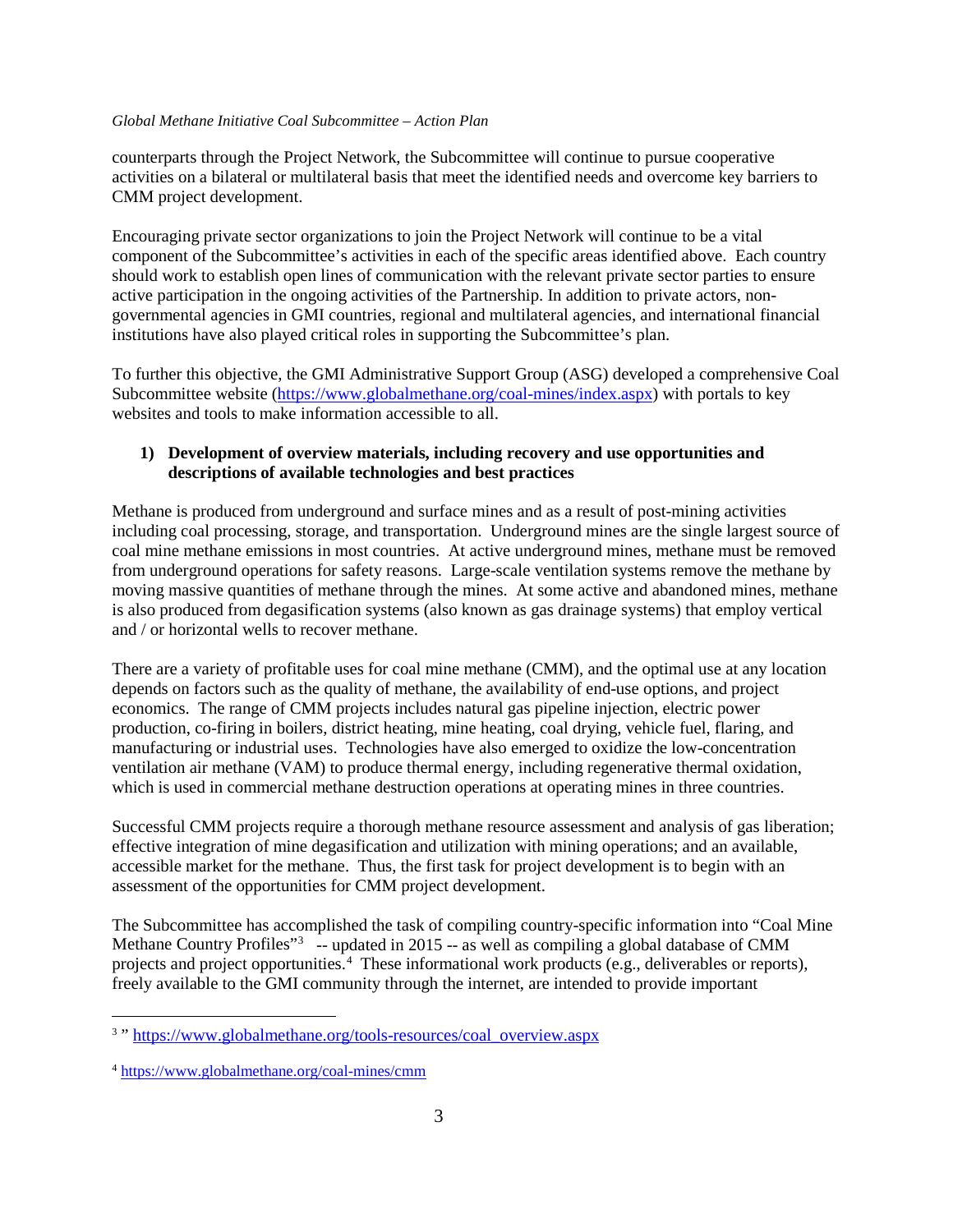background on the resource potential, regulatory framework, and prospective markets for CMM in 37 coal mining countries around the world. The CMM Profiles and Projects Database also provide references for important data sources and regulatory citations to support more detailed follow-up with incountry experts.

The Coal Subcommittee has also held many technical and policy workshops since the initiation of M2M/GMI in late 2004. The level of detail is commensurate with the experience of the audience and workshop host's expressed objectives for the workshops. The Subcommittee will continue to produce workshops where they will bring true value added to participants from a broad selection of Partner countries.

While these activities in themselves do not directly lead to methane emissions reductions or utilization, they contribute to the overall knowledge base to encourage such projects and ultimately to ensure their successful implementation.

Specific activities: Informational Work Products (available at: [https://www.globalmethane.org/coal](https://www.globalmethane.org/coal-mines/index.aspx)[mines/index.aspx\)](https://www.globalmethane.org/coal-mines/index.aspx)

- Regular updates to "Coal Mine Methane Country Profiles" document
- Regular updates to the Coal Mine Methane Technology Database
- Updating and revising project information currently listed in the GMI International Coal Mine Methane Projects Database

#### **2) Identify and address key barriers to project development**

The Coal Subcommittee recognizes that under the Initiative, priority is given to activities that have the greatest chance to achieve emissions reductions in the near term. However, a number of important barriers to project development can be addressed that are associated indirectly or in the longer-term with emissions reductions.

CMM project developers face a range of technical, economic, and institutional issues that impede progress. The key barriers identified by the Subcommittee that inhibit develop of CMM projects are the following:

- (1) Lack of clarity about CMM ownership and regulatory issues, as well as the hurdles presented by existing regulations;
- (2) Lack of appropriate technology and technical knowledge;
- (3) Lack of demonstration of the technical or economic feasibility of these projects in a specific situation; and
- (4) Lack of financing or understanding of how to obtain financing.

The Subcommittee activities that address these barriers include the following:

- (4) Information-based activities;
- (5) Technology transfer activities;
- (6) Technical feasibility studies and technology demonstrations; and
- (7) Activities that build capacity for project financing and investment.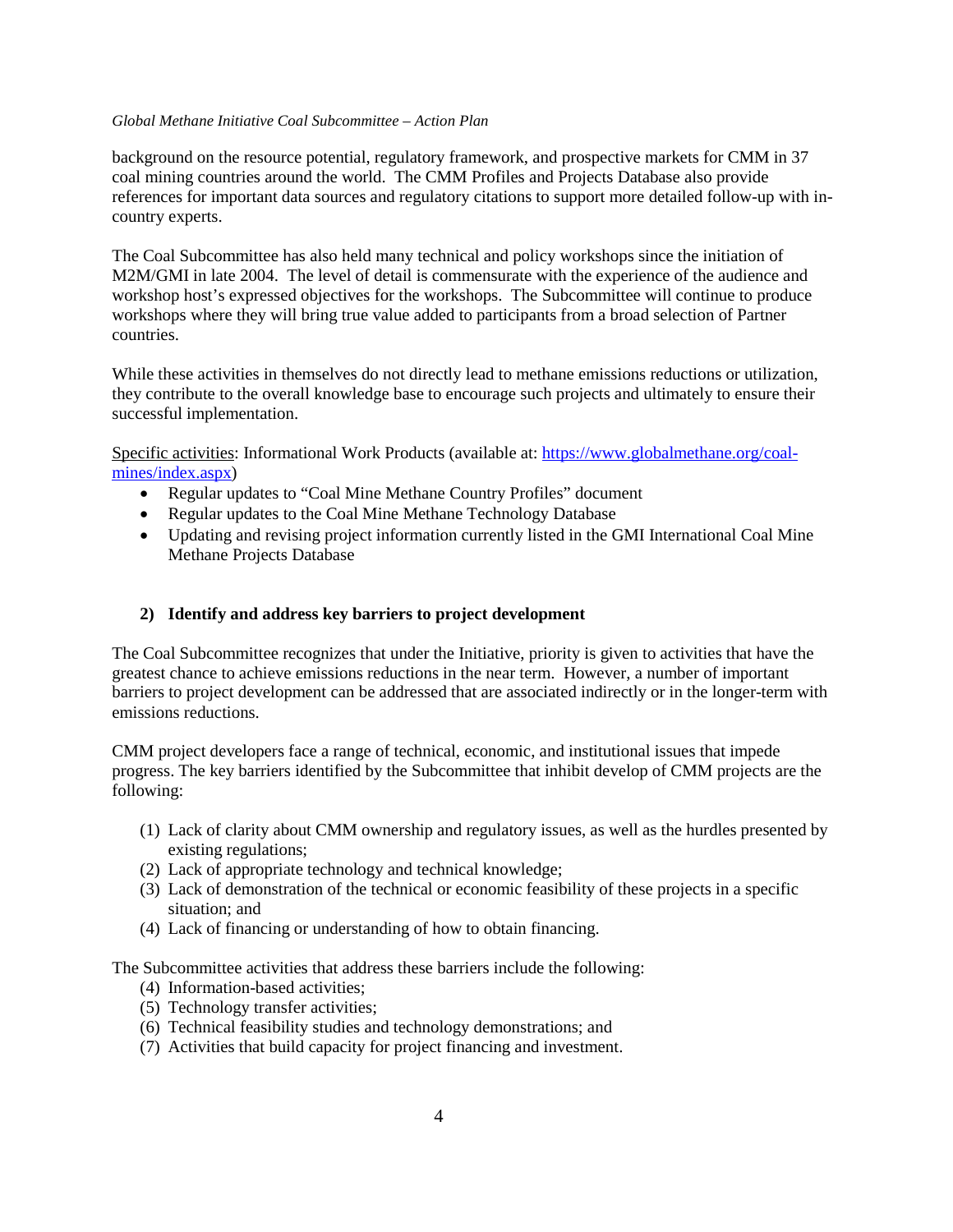Below, each of these major types of barriers are briefly discussed, along with potential solutions and specific activities proposed by the Subcommittee to address each of these barriers to support project development and methane emissions reductions.

# *1) Barrier: Legal and regulatory issues*

One key barrier is lack of understanding about the legal, regulatory, and economic framework in emerging economies with potential for project development. Barriers that many countries face include lack of clarity about ownership of coal mine methane; lack of transparency in regulatory regimes or the processes for obtaining rights to gas in many countries; lack of information about the ways in which infrastructure, economic factors such as taxes or incentives, and market barriers may impact a project; or lack of standardization or harmonization of technical terminology.

The Coal Subcommittee will continue to support information-based activities that provide critical information about barriers to project development, such as content about market, economic, or legal issues, and options for addressing and overcoming those barriers. These activities may not directly lead to methane emissions reductions or utilization, but they contribute to the overall knowledge base and therefore encourage project development and successful implementation. Specific examples of such information-based activities include producing reports and white papers that are made widely available to the GMI community, covering topics such as ownership and regulatory issues and recommendations for standardization and harmonization of terminology and standards in the CMM field.

# *Informational activities to address these barriers include*

- Updates to White Paper "Legal and Regulatory Status of CMM Ownership in Key Countries: Considerations for Decision Makers" (*original publication by US EPA in July 2014[5](#page-4-0)* )
- Workshops on overcoming regulatory and market barriers in Partner countries

Informational work products (e.g., deliverables or reports) are expected to be made widely available to the GMI community through the Coal Subcommittee's internet portal, and workshops should be open to participants from a broad selection of Partner countries.

# *2) Barrier: Lack of technology or technical knowledge to implement CMM recovery and utilization projects*

A second key barrier is lack of technology or technical knowledge to implement CMM recovery and utilization projects.

# *Specific barriers* include

- Lack of technical expertise to conduct resource assessments;
- Lack of technical expertise to effectively conduct drainage activities, pre-mining and during mining, and recover methane;
- Lack of technical expertise to design effective and efficient utilization systems for specific project needs;
- Lack of technical expertise to coordinate project activities for gas and / or electricity production with appropriate end users; and

<span id="page-4-0"></span> <sup>5</sup> https://www.globalmethane.org/documents/CMM-Ownership-Policy-White-Paper-July2014.pdf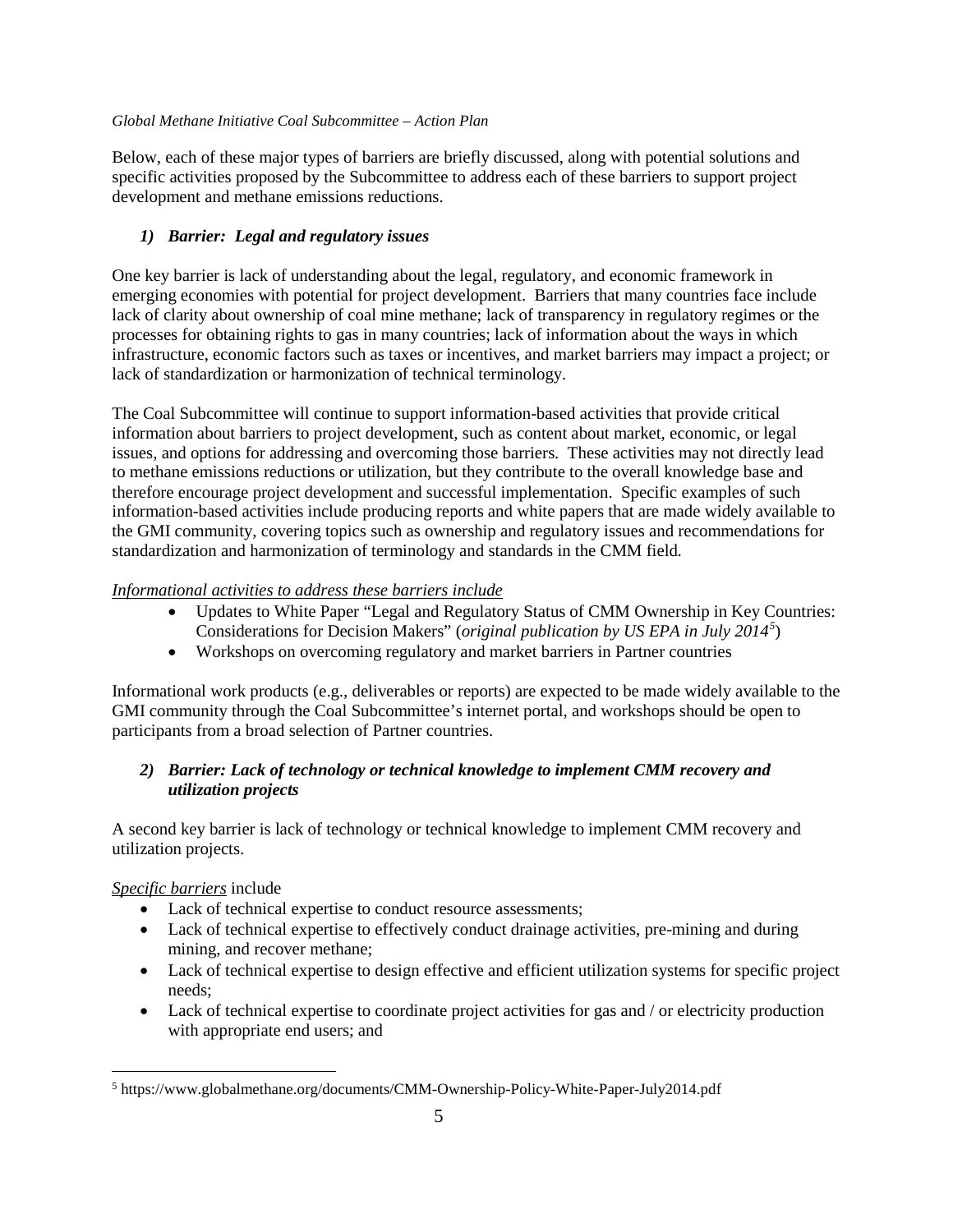• Lack of appropriate technology such as horizontal or directional drilling equipment, gas upgrade technology, monitoring technology, or end-use technology.

The Coal Subcommittee will engage in a variety of technology-transfer activities to provide specific training or knowledge, which might include, for example, the development of informative guidance documents, execution of workshops, enhanced training seminars, and/or study tours. Through these activities, countries with more developed CMM industries and technologies can provide assistance to countries where such activities are developing or nascent. Such technology transfer activities provide an opportunity to build capacity within each country through development of a core group of knowledgeable practitioners. These activities help to ensure that long-term, sustainable methane emissions reductions will be achieved.

These activities do not typically have directly-associated methane emissions reductions but by building technical capacity for project development, they help to ensure that long-run methane emissions reductions will be achieved. The activities can be undertaken in the short term and on an ongoing basis as appropriate and necessary.

#### *Specific examples of technology-transfer activities include*

**Workshops** are a commonly-used technology transfer mechanism and provide a relatively short-duration (typically one to three-day) opportunity to explore a specific topic or aspect of project development. *Examples of Technology-Transfer Workshops:*

- Coal Mine Methane and Coalbed Methane Technical Workshop in Bogotá, Colombia, June 4, 2015, sponsored by ANH, the National Mining Agency of Colombia and US EPA
- Workshop on the Development of Coal-based Non-Conventional Energy Resources in India, Ranchi (Jharkhand), India November 12, 2013, sponsored by CMPDI, India Ministry of Coal, and US EPA
- Coal Mining Methane Abatement Seminar Sydney, Australia September 4, 2012, Sponsored by Australia Department of Resources, Energy and Tourism

**Extended training or seminars** may be used in specific circumstances, for example to provide on-theground training in operation of technical equipment. *Example:*

• USAID / US Department of Labor is providing training to operate directional drill at mine site in Ukraine. The host mine will get to keep the drill (project value  $\sim$  US \$1.4 million)

**Effective technical guidance documents** can be widely disseminated in multiple languages at an effective cost and can be tailored to specific audiences with specific skills sets. In addition, they can supplement workshops, seminars and other technical training. *Example:*

• The UNECE released the "Best Practices for Effective Methane Drainage and Use in Coal Mines" in 2010, available in 7 languages. A revision is underway and is expected to be complete in 2015/2016.

**Study tours** provide an opportunity for participants to witness first-hand projects that are operating and to observe their physical and regulatory working environment. They also provide an opportunity for extended conversations with key players.

• None identified at this time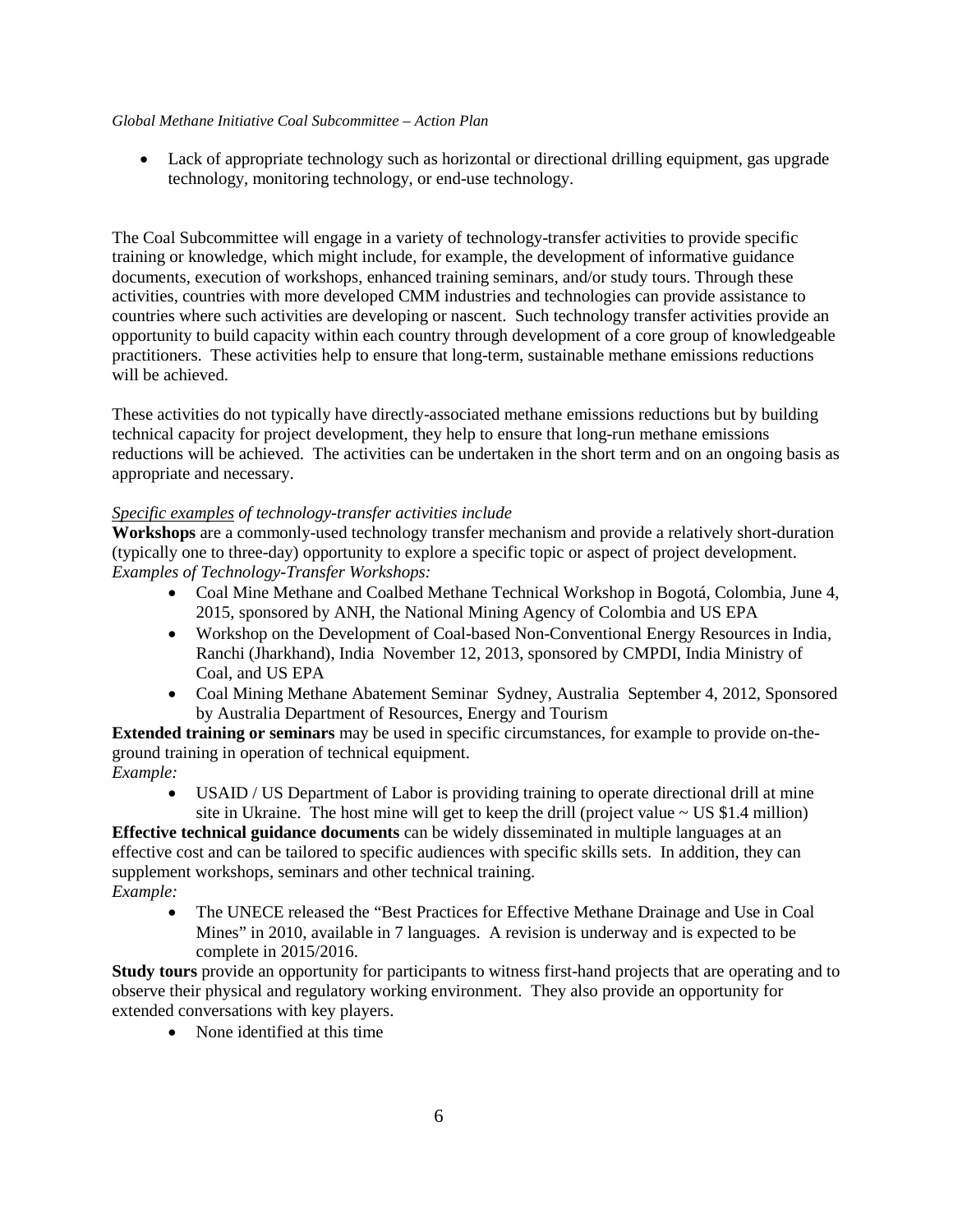**Information centers (or "clearinghouses")** provide a source of in-country technical and regulatory expertise, data collection about existing or potential projects and opportunities, and consulting services for in-country as well as foreign project developers and investors.

*Examples:* 

- US EPA continues to support the India Coalbed Methane/Coal Mine Methane Clearinghouse through a cooperative agreement
- The UNECE is in discussions with the Polish Government to host an International Centre of Excellence in Poland

**Sponsor travel from delegates from developing Partner nations** to participate in appropriate coal mine methane conferences and symposia. *Example:*

- GMI sponsors travel for delegates to attend Coal Subcommittee meetings
	- GMI and UNECE sponsor travel for delegates to participate in meetings of the UNECE Group of Experts on Coal Mine Methane
- *3) Barrier: Lack of demonstrated feasibility and demonstration of successful CMM projects at specific sites.*

A third key barrier is the lack of demonstrated technical and economic feasibility studies and demonstrated technical success at specific project sites. Usually these types of analyses are required before a project developer can obtain external funding for a project.

To address this barrier, the Coal Subcommittee will support technology feasibility and demonstration projects to assess the technical and economic viability of specific projects at their site. Specific activities include conducting pre-feasibility studies, detailed economic and technical feasibility studies, and technology demonstrations. By supporting these activities, the Subcommittee helps to move projects closer to commercial implementation. Technology demonstrations actually achieve methane emissions reductions, albeit on a relatively small scale.

### *Specific activities* include

**Technical and Economic Pre-Feasibility Analysis** is a thorough but cost-effective first analysis to assess the viability of a CMM project, and may be sufficient where CMM projects are self-financed or for an indicative offer of financing from a third-party**.** 

### *Example*:

• US EPA has developed numerous pre-feasibility analyses for coal mines in China, India, Mongolia, Kazakhstan, Poland, Russia, Turkey, and Ukraine.

**Technical and Economic Feasibility Studies** are more detailed and thorough studies of technical, economic, and market factors impacting a CMM project, and are generally necessary when seeking thirdparty financing.

*Example:*

• US EPA has developed five, full-scale feasibility studies for coal mines in China.

# **Technology Demonstration Projects**

- None currently identified
- *4) Barrier: Lack of financing or capacity to obtain financing for CMM projects*

A fourth key barrier is the lack of financing required for project development, as well as the lack of understanding of how to apply for funding or investment from multilateral and other financial institutions.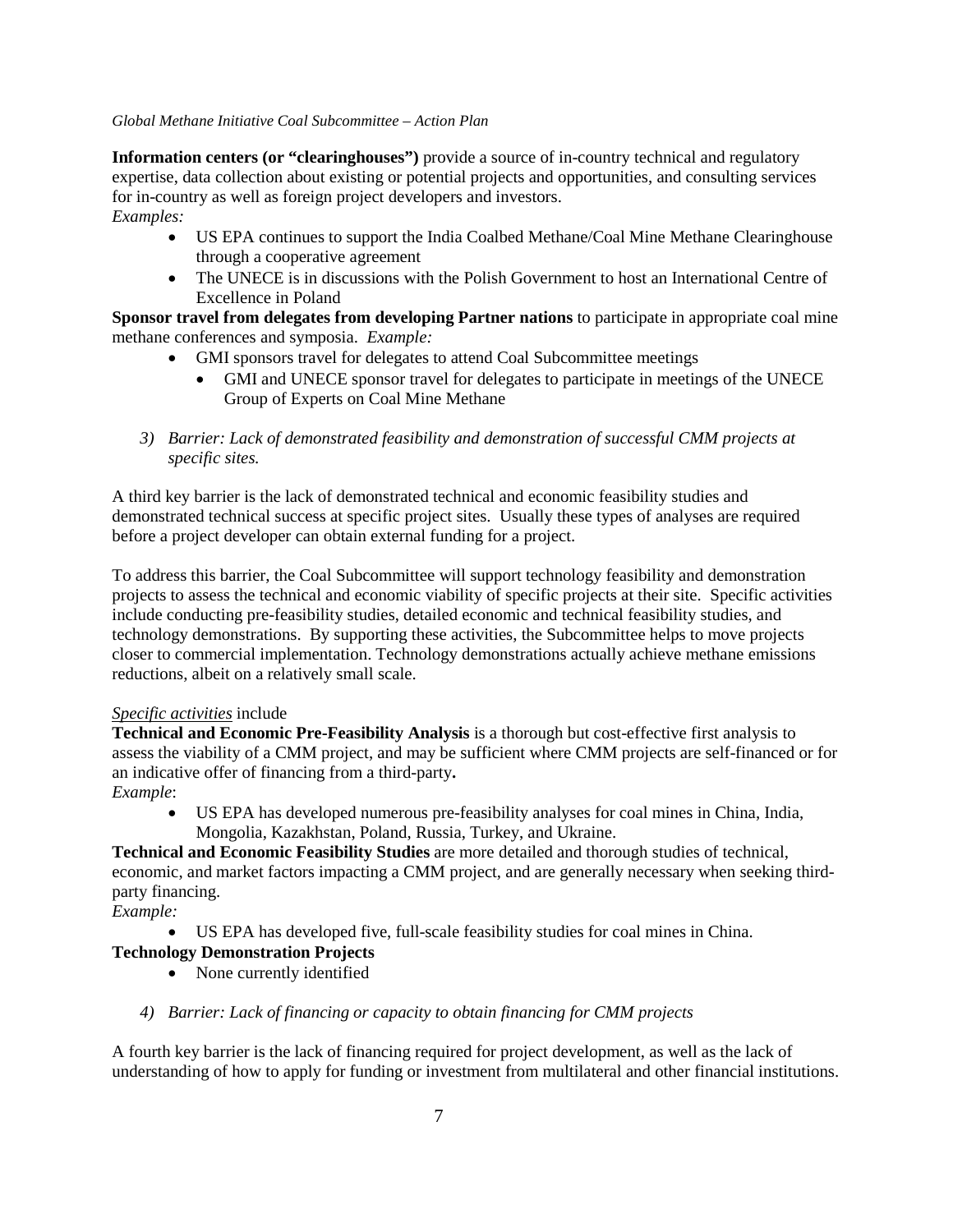Coal mine methane projects are typically quite capital-intensive and individual mines or project developers may not be able to finance a project with private funding. The mines and project developers may also not be familiar with the type of documentation to present to financial institutions for project funding (e.g., the way in which key information should be presented in "bankable documents") whether from financial institutions or alternative funding mechanisms.

To address this barrier, the Coal Subcommittee will provide the capacity for project developers to obtain project financing through analysis of key issues, sponsoring project financing workshops, and supporting Project Expos where project developers can directly market their projects to interested investors and financiers.

*Solution*: Promoting Project Financing and Investment Capacity-Building to enable project developers to obtain project financing from multilateral and other financial institutions.

### *Specific activities include*:

### **Identification of sources of finance and capacity building**

• GMI participated in the development of the World Bank's Pilot Auction Facility to incentivize investment in methane mitigation projects through the establishment of a "pay for performance" scheme. The first auction is expected to be held in 2015, although CMM is not expected to be included. CMM projects could be included in future auctions.

# **Project Financing Workshops**

• None currently identified.

**GMI Expos and Partner-wide meetings** are forums for Projects, Technologies, Financing, and Policy where GMI partner countries and Project Network members engage while also reviewing presentations on project opportunities.

*Examples:*

- Methane Expos have been held in 2007 in Beijing, China, in 2010 in New Delhi, India, and in 2013 in Vancouver, Canada.
- Partner-wide meetings have been held in the following years and locations: 2005 (Buenos Aires, Argentina); 2009 (Monterrey, Mexico); 2011 (Krakow, Poland). The next Partnerwide meeting is planned for March 2016 in Washington DC, USA.

# **3. Identifying country-specific needs and opportunities**

Many members of the Coal Subcommittee have submitted country-specific Methane Action Plans that identify country-specific needs, opportunities, and priorities. Learning the specific needs of Partner countries will be an ongoing activity of the Coal Subcommittee. Through June 2015, the following countries have developed action plans, and these plans are available on the GMI website<sup>[6](#page-7-0)</sup>: Australia, China, Colombia, European Commission, India, Mexico, Nigeria, Turkey, Ukraine, and the United States. Member countries are encouraged to update existing Action Plans in anticipation of the Global Methane Forum in March 2016. All member countries that have not previously drafted an action plan are encouraged to do so before the Partner-wide meeting. Tools are available on the Coal Subcommittee web page [\(https://www.globalmethane.org/coal-mines/index.aspx\)](https://www.globalmethane.org/coal-mines/index.aspx) to assist in updating a revised plan or

<span id="page-7-0"></span> <sup>6</sup> https://www.globalmethane.org/coal-mines/index.aspx